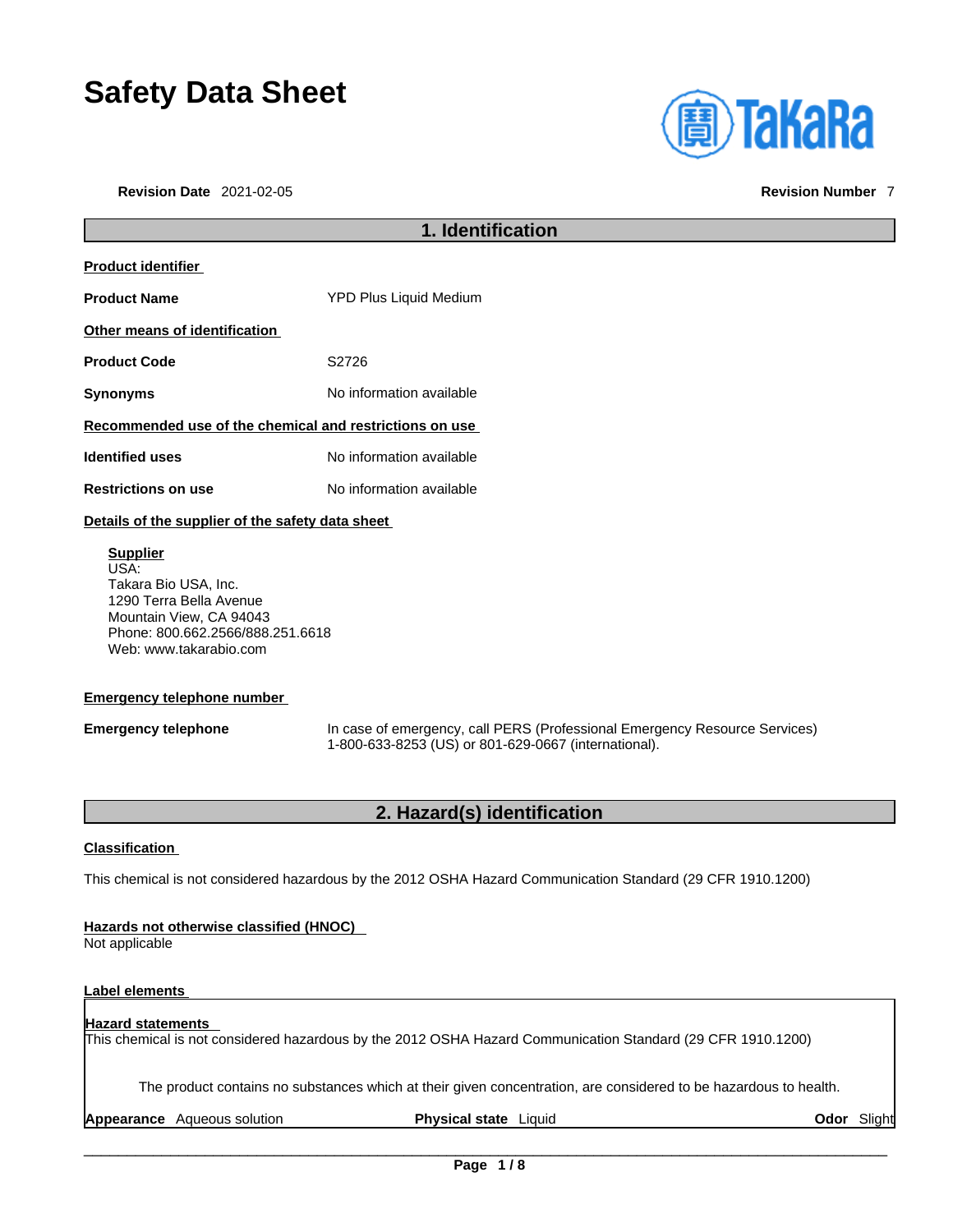# **Other information**

No information available.

# **3. Composition/information on ingredients**

## **Substance**

Not applicable.

# **Mixture**

The product contains no substances which at their given concentration, are considered to be hazardous to health

# **4. First-aid measures**

# **Description of first aid measures**

| <b>Inhalation</b>                                                          | Remove to fresh air.                                                                                                    |  |
|----------------------------------------------------------------------------|-------------------------------------------------------------------------------------------------------------------------|--|
| Eye contact                                                                | Rinse thoroughly with plenty of water for at least 15 minutes, lifting lower and upper eyelids.<br>Consult a physician. |  |
| <b>Skin contact</b>                                                        | Wash skin with soap and water.                                                                                          |  |
| Ingestion                                                                  | Clean mouth with water and drink afterwards plenty of water.                                                            |  |
| Most important symptoms and effects, both acute and delayed                |                                                                                                                         |  |
| <b>Symptoms</b>                                                            | No information available.                                                                                               |  |
| Indication of any immediate medical attention and special treatment needed |                                                                                                                         |  |
| Note to physicians                                                         | Treat symptomatically.                                                                                                  |  |

# **5. Fire-fighting measures**

| <b>Suitable Extinguishing Media</b>                             | Use extinguishing measures that are appropriate to local circumstances and the<br>surrounding environment.                            |  |
|-----------------------------------------------------------------|---------------------------------------------------------------------------------------------------------------------------------------|--|
| <b>Large Fire</b>                                               | CAUTION: Use of water spray when fighting fire may be inefficient.                                                                    |  |
| Unsuitable extinguishing media                                  | Do not scatter spilled material with high pressure water streams.                                                                     |  |
| Specific hazards arising from the<br>chemical                   | No information available.                                                                                                             |  |
| <b>Explosion Data</b><br>Sensitivity to mechanical impact None. |                                                                                                                                       |  |
| Sensitivity to static discharge                                 | None.                                                                                                                                 |  |
| Special protective equipment for<br>fire-fighters               | Firefighters should wear self-contained breathing apparatus and full firefighting turnout<br>gear. Use personal protection equipment. |  |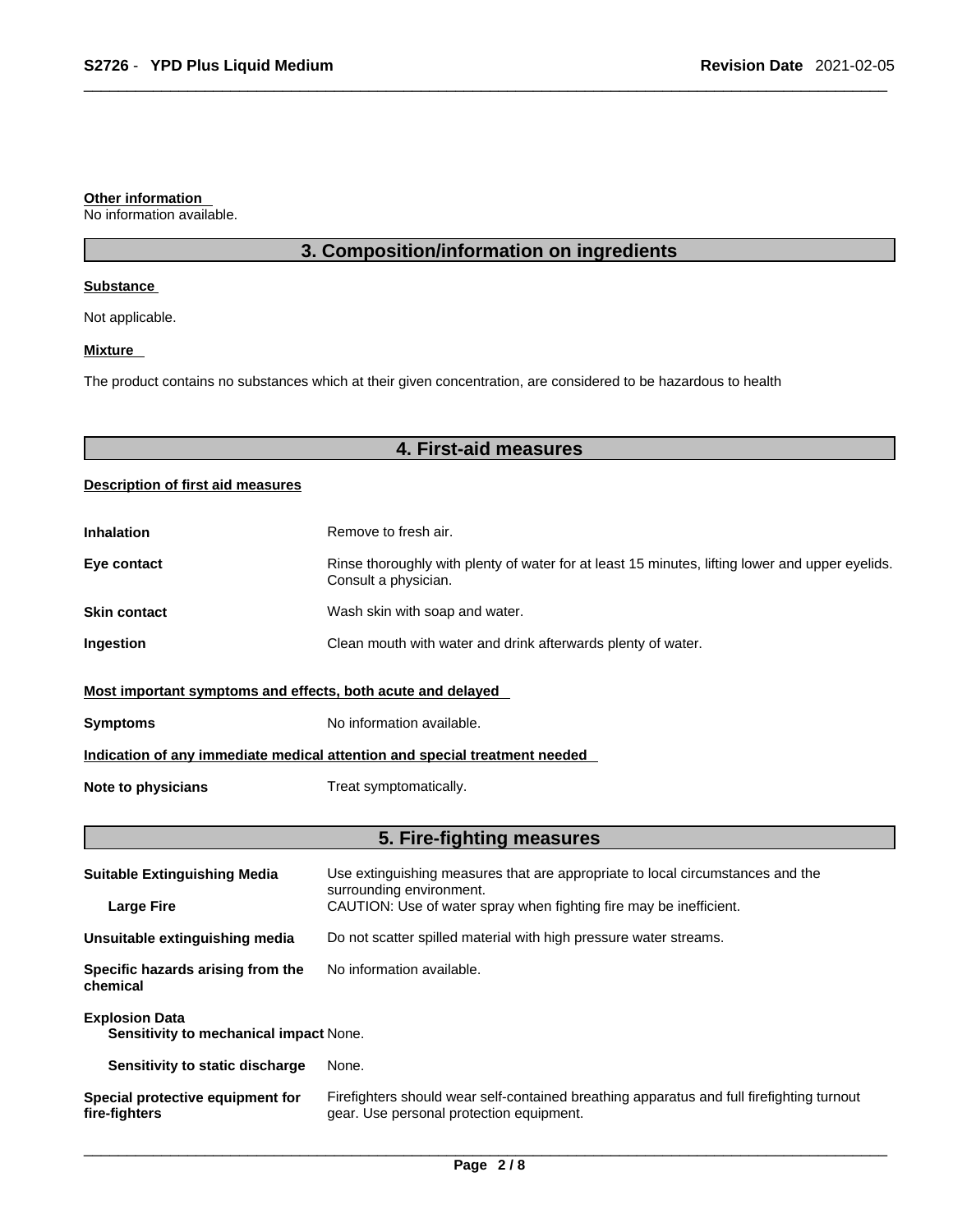|                                                              | 6. Accidental release measures                                         |  |  |
|--------------------------------------------------------------|------------------------------------------------------------------------|--|--|
|                                                              | Personal precautions, protective equipment and emergency procedures    |  |  |
|                                                              |                                                                        |  |  |
| <b>Personal precautions</b>                                  | Ensure adequate ventilation.                                           |  |  |
|                                                              |                                                                        |  |  |
| Methods and material for containment and cleaning up         |                                                                        |  |  |
| <b>Methods for containment</b>                               | Prevent further leakage or spillage if safe to do so.                  |  |  |
| Methods for cleaning up                                      | Pick up and transfer to properly labeled containers.                   |  |  |
|                                                              |                                                                        |  |  |
|                                                              |                                                                        |  |  |
|                                                              | 7. Handling and storage                                                |  |  |
| <b>Precautions for safe handling</b>                         |                                                                        |  |  |
| Advice on safe handling                                      | Handle in accordance with good industrial hygiene and safety practice. |  |  |
| Conditions for safe storage, including any incompatibilities |                                                                        |  |  |
| <b>Storage Conditions</b>                                    | Keep container tightly closed in a dry and well-ventilated place.      |  |  |
|                                                              |                                                                        |  |  |
|                                                              | 8. Exposure controls/personal protection                               |  |  |

**Control parameters** 

| <b>Appropriate engineering controls</b>                               |                                                                                                                                                                             |  |
|-----------------------------------------------------------------------|-----------------------------------------------------------------------------------------------------------------------------------------------------------------------------|--|
| <b>Engineering controls</b>                                           | <b>Showers</b><br>Eyewash stations<br>Ventilation systems.                                                                                                                  |  |
| Individual protection measures, such as personal protective equipment |                                                                                                                                                                             |  |
| <b>Eye/face protection</b>                                            | No special protective equipment required.                                                                                                                                   |  |
|                                                                       |                                                                                                                                                                             |  |
| Skin and body protection                                              | No special protective equipment required.                                                                                                                                   |  |
| <b>Respiratory protection</b>                                         | No protective equipment is needed under normal use conditions. If exposure limits are<br>exceeded or irritation is experienced, ventilation and evacuation may be required. |  |
| <b>General hygiene considerations</b>                                 | Handle in accordance with good industrial hygiene and safety practice.                                                                                                      |  |

# **9. Physical and chemical properties**

| Information on basic physical and chemical properties |                          |  |
|-------------------------------------------------------|--------------------------|--|
| <b>Physical state</b>                                 | Liauid                   |  |
| Appearance                                            | Aqueous solution         |  |
| Color                                                 | No information available |  |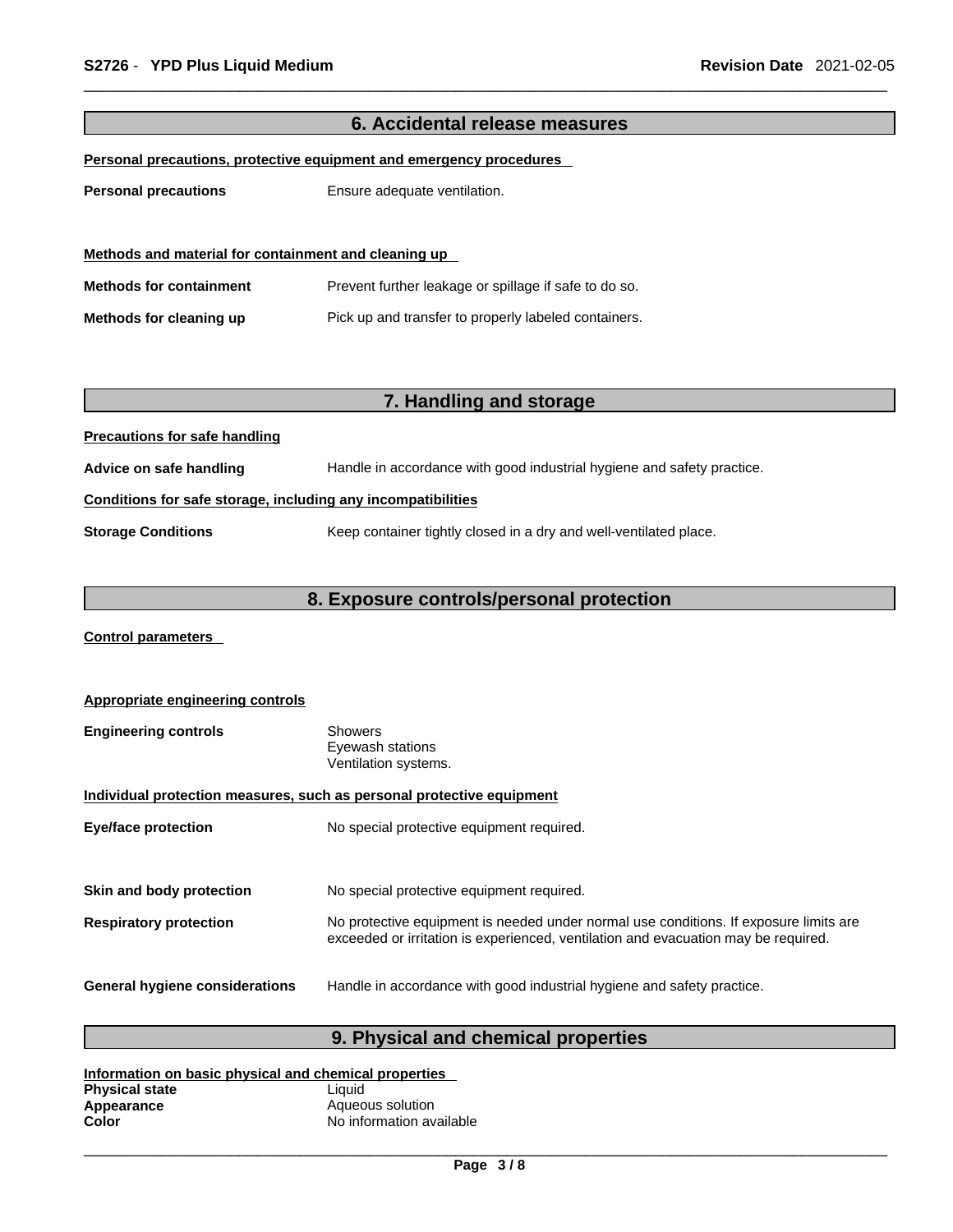| Odor                             | Slight                   |                  |
|----------------------------------|--------------------------|------------------|
| <b>Odor Threshold</b>            | No information available |                  |
|                                  |                          |                  |
| <b>Property</b>                  | <b>Values</b>            | Remarks • Method |
| рH                               |                          | None known       |
| Melting point / freezing point   | No data available        | None known       |
| Boiling point/boiling range (°C) | No data available        | None known       |
| <b>Flash point</b>               | No data available        | Open cup         |
| <b>Evaporation Rate</b>          | no data available        | None known       |
| Flammability (solid, gas)        | no data available        | None known       |
| <b>Flammability Limit in Air</b> |                          | None known       |
| <b>Upper flammability limit:</b> | No data available        |                  |
| Lower flammability limit:        | No data available        |                  |
| Vapor pressure                   | no data available        | None known       |
| <b>Vapor density</b>             | No data available        | None known       |
| <b>Relative density</b>          |                          | None known       |
| <b>Water solubility</b>          | No data available        | None known       |
| Solubility in other solvents     | no data available        | None known       |
| <b>Partition coefficient</b>     | no data available        | None known       |
| <b>Autoignition temperature</b>  | No data available        | None known       |
| <b>Decomposition temperature</b> |                          | None known       |
| <b>Kinematic viscosity</b>       | No data available        | None known       |
| <b>Dynamic Viscosity</b>         | no data available        | None known       |
|                                  |                          |                  |
| <b>Other information</b>         |                          |                  |
| <b>Explosive properties</b>      | No information available |                  |
| <b>Oxidizing properties</b>      | No information available |                  |
| <b>Softening point</b>           | No information available |                  |
| <b>Molecular Weight</b>          | No information available |                  |
| <b>VOC Content (%)</b>           | No information available |                  |
| <b>Liquid Density</b>            | No information available |                  |
| <b>Bulk Density</b>              | No information available |                  |
|                                  |                          |                  |
|                                  |                          |                  |

# **10. Stability and reactivity 10. Stability and reactivity**

| <b>Reactivity</b>                                                       | No information available.                 |
|-------------------------------------------------------------------------|-------------------------------------------|
| <b>Chemical stability</b>                                               | Stable under normal conditions.           |
| <b>Possibility of hazardous reactions</b> None under normal processing. |                                           |
| <b>Conditions to Avoid</b>                                              | None known based on information supplied. |
| Incompatible materials                                                  | None known based on information supplied. |
|                                                                         |                                           |

**Hazardous decomposition products** None known based on information supplied.

# **11. Toxicological information**

# **Information on likely routes of exposure**

| <b>Inhalation</b>   | Specific test data for the substance or mixture is not available. |
|---------------------|-------------------------------------------------------------------|
| Eye contact         | Specific test data for the substance or mixture is not available. |
| <b>Skin contact</b> | Specific test data for the substance or mixture is not available. |
| Ingestion           | Specific test data for the substance or mixture is not available. |

**<u>Symptoms related to the physical, chemical and toxicological characteristics</u>**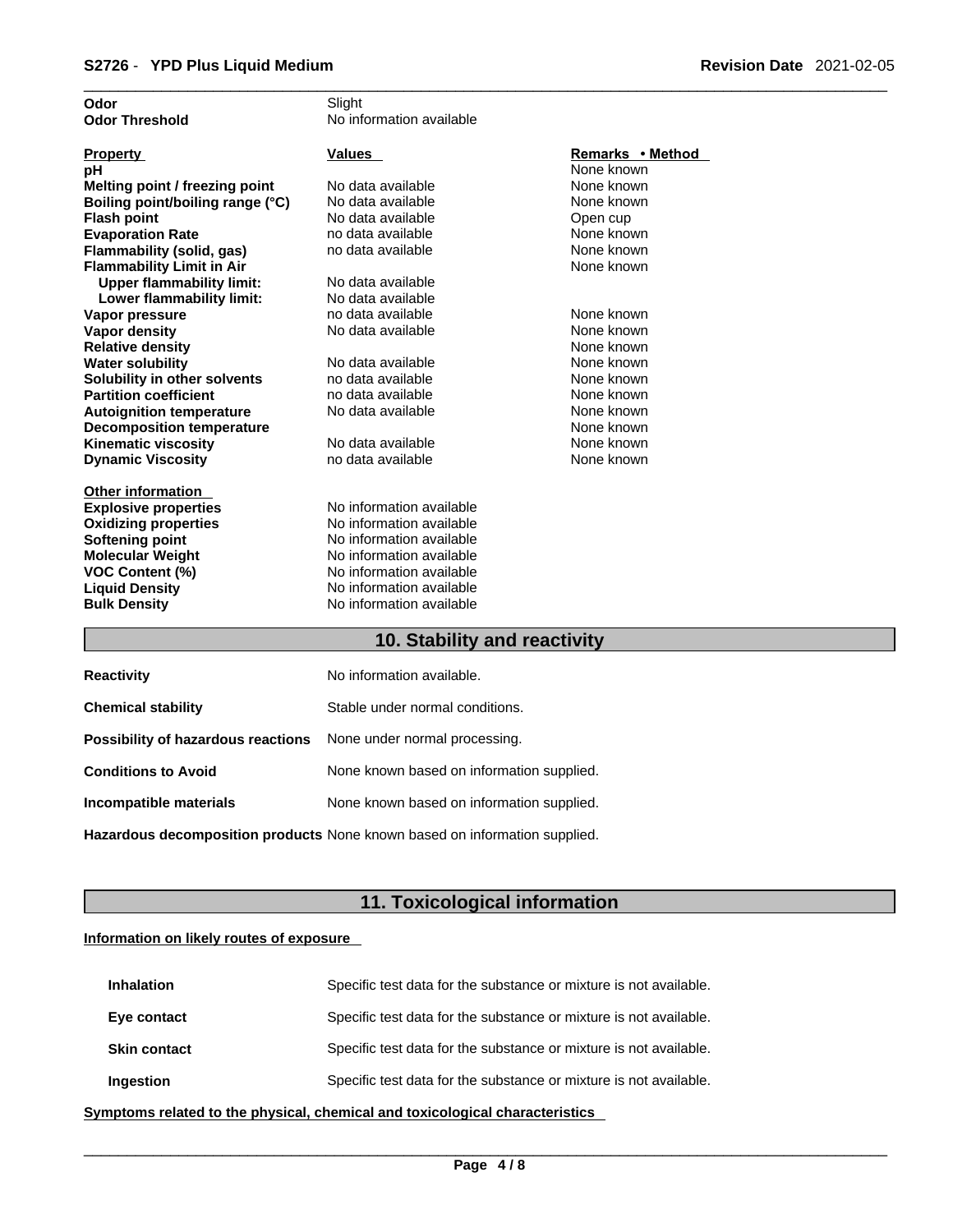| S2726 - YPD Plus Liquid Medium<br><b>Revision Date 2021-02-05</b> |                                                                                              |  |  |
|-------------------------------------------------------------------|----------------------------------------------------------------------------------------------|--|--|
| <b>Symptoms</b>                                                   | No information available.                                                                    |  |  |
| <b>Acute toxicity</b>                                             |                                                                                              |  |  |
| <b>Numerical measures of toxicity</b>                             |                                                                                              |  |  |
| <b>ATEmix (oral)</b>                                              | The following values are calculated based on chapter 3.1 of the GHS document<br>1,290,000.00 |  |  |
|                                                                   | Delayed and immediate effects as well as chronic effects from short and long-term exposure   |  |  |
| <b>Skin corrosion/irritation</b>                                  | No information available.                                                                    |  |  |
| Serious eye damage/eye irritation                                 | No information available.                                                                    |  |  |
| Respiratory or skin sensitization                                 | No information available.                                                                    |  |  |
| <b>Germ cell mutagenicity</b>                                     | No information available.                                                                    |  |  |
| Carcinogenicity                                                   | No information available.                                                                    |  |  |
| <b>Reproductive toxicity</b>                                      | No information available.                                                                    |  |  |
| <b>STOT - single exposure</b>                                     | No information available.                                                                    |  |  |
| <b>STOT - repeated exposure</b>                                   | No information available.                                                                    |  |  |
| <b>Aspiration hazard</b>                                          | No information available.                                                                    |  |  |
| Other adverse effects                                             | No information available.                                                                    |  |  |
| <b>Interactive effects</b>                                        | No information available.                                                                    |  |  |
|                                                                   | 12. Ecological information                                                                   |  |  |
| <b>Ecotoxicity</b>                                                | The environmental impact of this product has not been fully investigated.                    |  |  |
| Persistence and degradability                                     | No information available.                                                                    |  |  |
| <b>Bioaccumulation</b>                                            | There is no data for this product.                                                           |  |  |
| Other adverse effects                                             | No information available.                                                                    |  |  |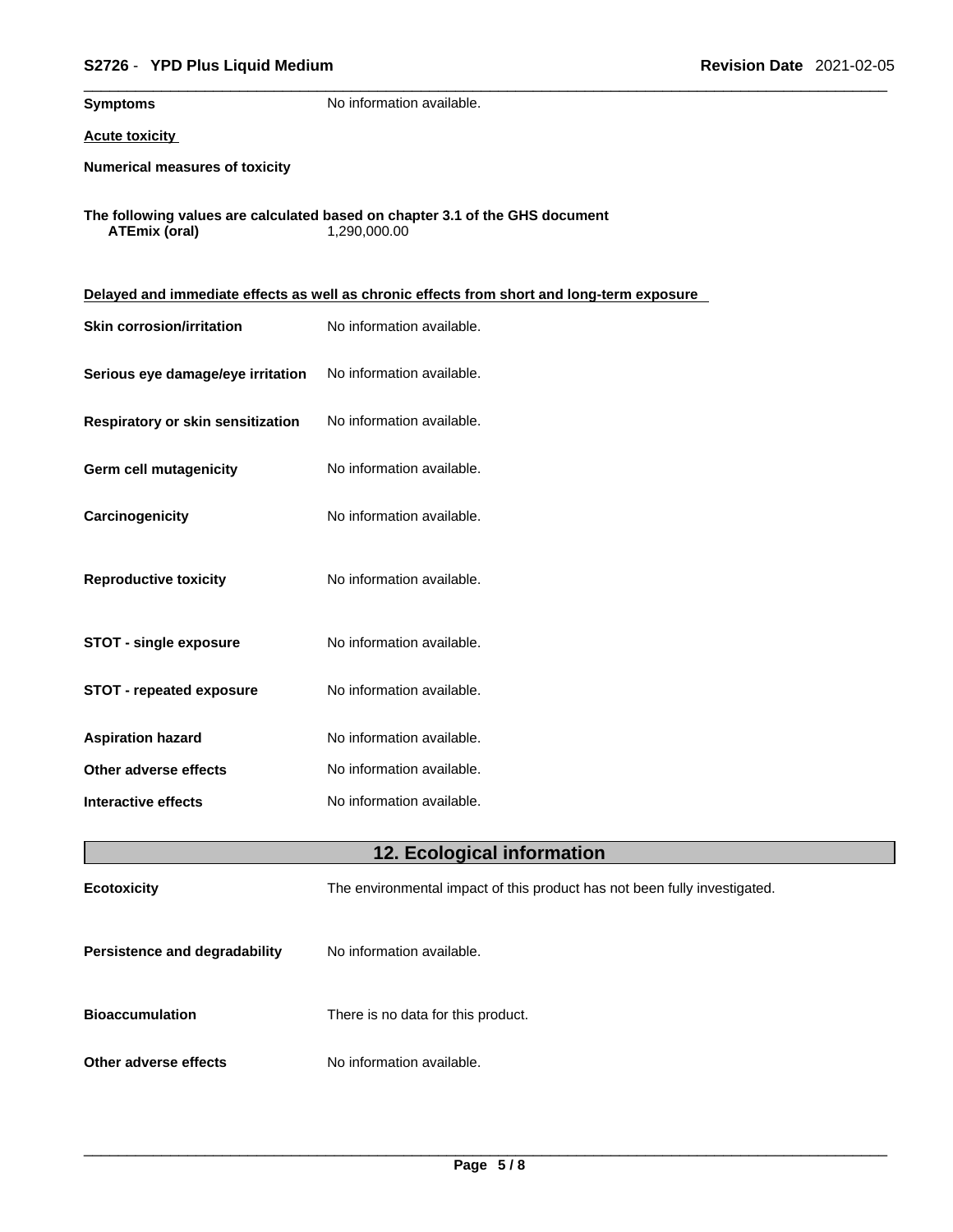# **13. Disposal considerations**

#### **Waste treatment methods**

| Waste from residues/unused | Dispose of in accordance with local regulations. Dispose of waste in accordance with |
|----------------------------|--------------------------------------------------------------------------------------|
| products                   | environmental legislation.                                                           |
| Contaminated packaging     | Do not reuse empty containers.                                                       |

# **14. Transport information**

| DOT         | Not regulated |
|-------------|---------------|
| <b>TDG</b>  | Not regulated |
| <b>MEX</b>  | Not regulated |
| ICAO (air)  | Not regulated |
| <b>IATA</b> | Not regulated |
| <b>IMDG</b> | Not regulated |
| <b>RID</b>  | Not regulated |
| <b>ADR</b>  | Not regulated |
| <b>ADN</b>  | Not regulated |
|             |               |

# **15. Regulatory information**

#### **International Inventories**

### **TSCA** -.

\*Contact supplier for details. One or more substances in this product are either not listed on the US TSCA inventory, listed on the confidential US TSCA inventory or are otherwise exempted from inventory listing requirements

| <b>DSL/NDSL</b>      |    |
|----------------------|----|
| <b>EINECS/ELINCS</b> | -. |
| <b>ENCS</b>          | ٠. |
| <b>IECSC</b>         | ٠  |
| KECL                 |    |
| <b>PICCS</b>         |    |
| <b>AICS</b>          |    |
|                      |    |

 **Legend:** 

 **TSCA** - United States Toxic Substances Control Act Section 8(b) Inventory

 **DSL/NDSL** - Canadian Domestic Substances List/Non-Domestic Substances List

- **EINECS/ELINCS**  European Inventory of Existing Chemical Substances/European List of Notified Chemical Substances
- **ENCS**  Japan Existing and New Chemical Substances
- **IECSC**  China Inventory of Existing Chemical Substances
- **KECL**  Korean Existing and Evaluated Chemical Substances
- **PICCS**  Philippines Inventory of Chemicals and Chemical Substances
- **AICS**  Australian Inventory of Chemical Substances

# **US Federal Regulations**

# **SARA 313**

Section 313 of Title III of the Superfund Amendments and Reauthorization Act of 1986 (SARA). This product does not contain any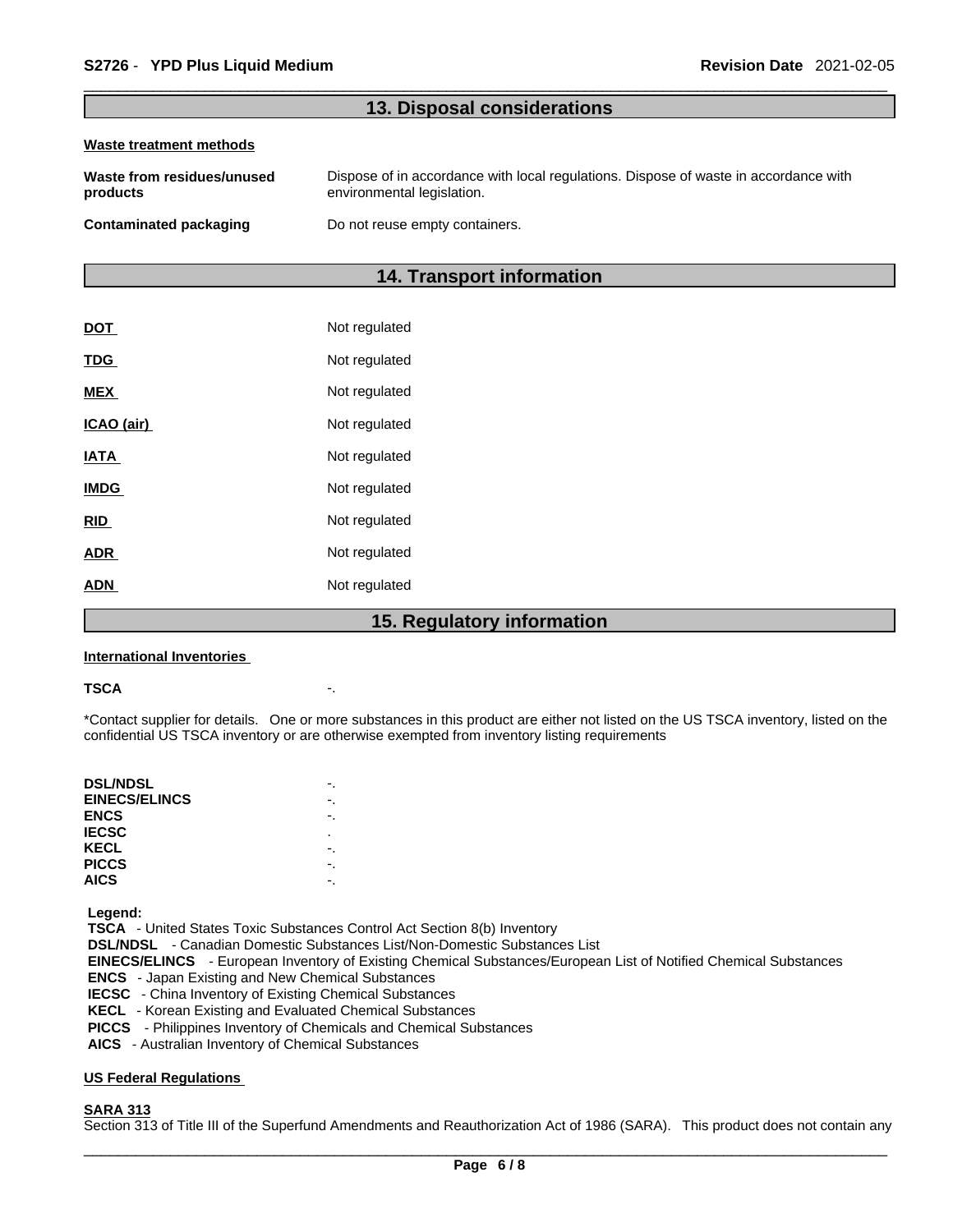chemicals which are subject to the reporting requirements of the Act and Title 40 of the Code of Federal Regulations, Part 372.

### **SARA 311/312 Hazard Categories**

Should this product meet EPCRA 311/312 Tier reporting criteria at 40 CFR 370, refer to Section 2 of this SDS for appropriate classifications.

# **CWA** (Clean Water Act)

This product does not contain any substances regulated as pollutants pursuant to the Clean Water Act (40 CFR 122.21 and 40 CFR 122.42).

# **CERCLA**

This material, as supplied, does not contain any substances regulated as hazardous substances under the Comprehensive Environmental Response Compensation and Liability Act (CERCLA) (40 CFR 302) or the Superfund Amendments and Reauthorization Act (SARA) (40 CFR 355). There may be specific reporting requirements at the local, regional, or state level pertaining to releases of this material.

# **US State Regulations**

# **California Proposition 65**

This product does not contain any Proposition 65 chemicals.

### **U.S. State Right-to-Know Regulations**

This product does not contain any substances regulated under applicable state right-to-know regulations

## **U.S. EPA Label Information**

# **EPA Pesticide Registration Number** Not applicable

| <b>16. Other information</b>                      |                                                                                                                                                                                                                                                                                                                                                                                                                                                                                                                                                                                                                                                                                                                                                                                                                                                                                                                                                                                                                                                                                                        |                                                |             |                                            |  |                                            |  |  |
|---------------------------------------------------|--------------------------------------------------------------------------------------------------------------------------------------------------------------------------------------------------------------------------------------------------------------------------------------------------------------------------------------------------------------------------------------------------------------------------------------------------------------------------------------------------------------------------------------------------------------------------------------------------------------------------------------------------------------------------------------------------------------------------------------------------------------------------------------------------------------------------------------------------------------------------------------------------------------------------------------------------------------------------------------------------------------------------------------------------------------------------------------------------------|------------------------------------------------|-------------|--------------------------------------------|--|--------------------------------------------|--|--|
| <b>NFPA</b><br><b>HMIS</b>                        | Health hazards 0<br>Health hazards 0                                                                                                                                                                                                                                                                                                                                                                                                                                                                                                                                                                                                                                                                                                                                                                                                                                                                                                                                                                                                                                                                   | <b>Flammability</b> 0<br><b>Flammability 0</b> |             | Instability 0<br><b>Physical hazards</b> 0 |  | Special hazards -<br>Personal protection X |  |  |
|                                                   | Key or legend to abbreviations and acronyms used in the safety data sheet                                                                                                                                                                                                                                                                                                                                                                                                                                                                                                                                                                                                                                                                                                                                                                                                                                                                                                                                                                                                                              |                                                |             |                                            |  |                                            |  |  |
|                                                   | Legend Section 8: EXPOSURE CONTROLS/PERSONAL PROTECTION                                                                                                                                                                                                                                                                                                                                                                                                                                                                                                                                                                                                                                                                                                                                                                                                                                                                                                                                                                                                                                                |                                                |             |                                            |  |                                            |  |  |
| <b>TWA</b>                                        | Time weighted average                                                                                                                                                                                                                                                                                                                                                                                                                                                                                                                                                                                                                                                                                                                                                                                                                                                                                                                                                                                                                                                                                  |                                                | <b>STEL</b> | Short term exposure limit                  |  |                                            |  |  |
| Ceiling                                           | Maximum limit value                                                                                                                                                                                                                                                                                                                                                                                                                                                                                                                                                                                                                                                                                                                                                                                                                                                                                                                                                                                                                                                                                    |                                                |             | Skin designation                           |  |                                            |  |  |
| Food Research Journal<br>Japan GHS Classification | Key literature references and sources for data used to compile the SDS<br>Agency for Toxic Substances and Disease Registry (ATSDR)<br>U.S. Environmental Protection Agency ChemView Database<br>European Food Safety Authority (EFSA)<br>EPA (Environmental Protection Agency)<br>Acute Exposure Guideline Level(s) (AEGL(s))<br>U.S. Environmental Protection Agency Federal Insecticide, Fungicide, and Rodenticide Act<br>U.S. Environmental Protection Agency High Production Volume Chemicals<br>Hazardous Substance Database<br>International Uniform Chemical Information Database (IUCLID)<br>Australia National Industrial Chemicals Notification and Assessment Scheme (NICNAS)<br>NIOSH (National Institute for Occupational Safety and Health)<br>National Library of Medicine's ChemID Plus (NLM CIP)<br>National Library of Medicine's PubMed database (NLM PUBMED)<br>National Toxicology Program (NTP)<br>New Zealand's Chemical Classification and Information Database (CCID)<br>Organization for Economic Co-operation and Development Environment, Health, and Safety Publications |                                                |             |                                            |  |                                            |  |  |